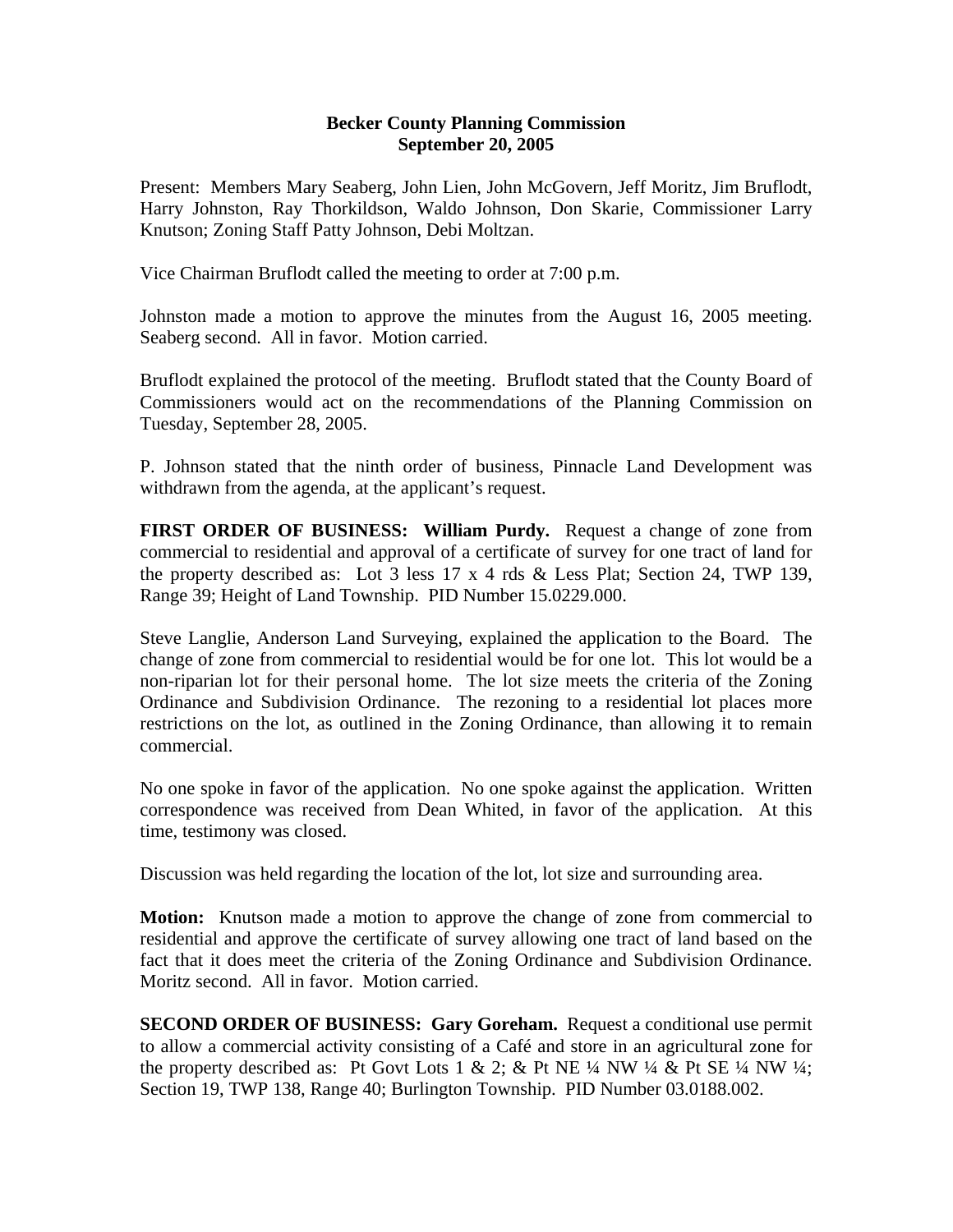Goreham explained the application to the Board. Goreham has a 30-acre farm, which has been developed into an apple orchard with approximately 200 trees. With a minor setback due to deer problems, he should be able to harvest and sell apples in one year. The existing garage on the property would be used to wash, sort and bag the apples; one portion would be used as the kitchen area; and one area will be used as the café and store. The business would be in operation approximately 6 weeks in the fall of the year. The coffee bar is expected to be open from June through the apple season. The estimated amount of traffic would be approximately the same as the present traffic flow in the area.

W. Johnson questioned if the kitchen would meet Federal and State regulations. Goreham stated that he has been in contact with the Department of Health for specifications and will be working with them once the conditional use permit is approved.

No one spoke in favor of the application. No one spoke against the application. There was no written correspondence either for or against the application. At this time testimony was closed.

Discussion was held. Bruflodt stated that the business plan submitted with the application was very complete.

**Motion:** Thorkildson made a motion to approve a conditional use permit to allow a commercial operation consisting of a store and café as outlined in the business plan submitted with the permit application based on the fact that it does meet the criteria of the Zoning Ordinance and would not be detrimental to the surrounding area. Seaberg second. All in favor. Motion carried.

**THIRD ORDER OF BUSINESS: Jason Sjostrom.** Request a conditional use permit to allow a retaining wall within the shore impact zone for the property described as: Lot 13, Bijou Heights, Section 29, TWP 139, Range 43; Lake Park Township. The property is located on Bijou Lake. PID Number 18.0253.000.

Eugene Hansen explained the application to the Board. The existing retaining wall would be replaced with a block retaining wall. The existing boathouse was removed and the existing steps were removed. A new wall would be constructed and the steps would be reconstructed. The wall would be three blocks high. The replacement of the wall would stop the hillside dirt from washing into the lake; hold the slope in place; and allow the grass to grow on the slope.

McGovern questioned how the property would be landscaped to keep the water from running onto the neighboring property. Hansen stated that it would run over the wall. McGovern questioned if the retaining wall along the shoreline would be replaced. Hansen stated that he was not aware of a second wall on the property, each time he visited the property, the water was high enough that this wall was not visible. McGovern stated that this would be the time to address the run off to the neighboring property and the project should be done correctly. Moritz questioned the size of the swale, which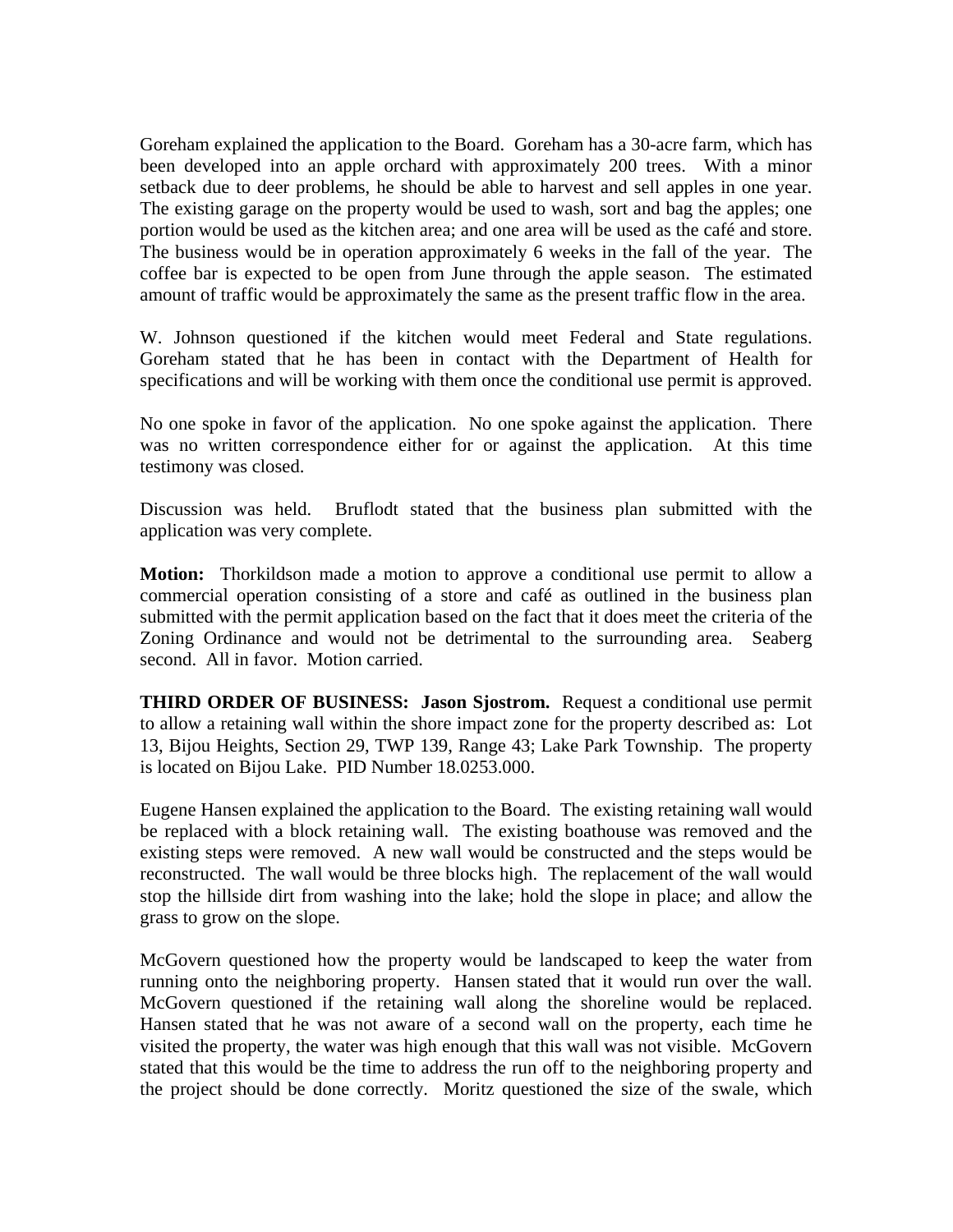would be located behind the wall. Hansen stated that the swale would be 3 to 6 inches in height; just enough to slow the water down and hold the dirt back.

No one spoke in favor of the application. No one spoke against the application. There was written correspondence from Lake Park TWP in favor of the application. At this time, testimony was closed.

Further discussion was held. McGovern suggested that the application be tabled to allow the owner to properly address the drainage problems and the second retaining wall in the water. Moritz stated that he had the same concerns; there should be a plan that addresses the existing concerns and be an overall solution. Hansen stated that no one has changed the drainage; the drainage problem has existed forever and that the new retaining wall would slow down the drainage.

Bruflodt questioned the 60-day rule and explained the 60-day rule to Hansen. P. Johnson stated that, due to the 60-day rule the Board would have to act on the application, unless the applicant postponed the application. At this time, Hansen asked for a postponement of the application on behalf of the applicant. The Board will revisit the property during the next informational meeting.

**FOURTH ORDER OF BUSINESS: Scott Carey.** Request a certificate of survey allowing for two tracts of land for the property described as: Northerly ½ of Lot 2 and Lot 3, Block 2, Birch Shores; Section 12, TWP 142, Range 39; Eagle View Township. The property is located on Elbow Lake. PID Number 09.0485.306.

Carey explained the application to the Board. The current lot would be divided into two lots. Each lot would meet the criteria of the Zoning Ordinance and Subdivision Ordinance. A revised survey has been submitted showing the contours of the lot.

W. Johnson questioned the access to the second lot. Carey stated that the present easement would serve both lots. In the future, a new driveway may be constructed to serve Tract B. This driveway would come in from the southerly portion of Tract B. If this is done, corrective action would be taken to eliminate the easement.

Discussion was held regarding the topography of the lot, the location of the easement and lot sizes. Knutson questioned the location of the approach. P. Johnson stated that the applicant would have to contact the County Highway Department for information and approval for an approach. Johnston stated that the application could be acted upon as presented and if anything would change in the future; a new application would have to be submitted.

Mark Vanyo, co-owner of the property, stated that the access is not an issue at this time because construction of the second cabin is not scheduled for a couple of years and that issue can be addressed in the future. Vanyo stated that the main objective is to divide the lot so he and Carey could own their own lot instead of joint ownership in one large lot.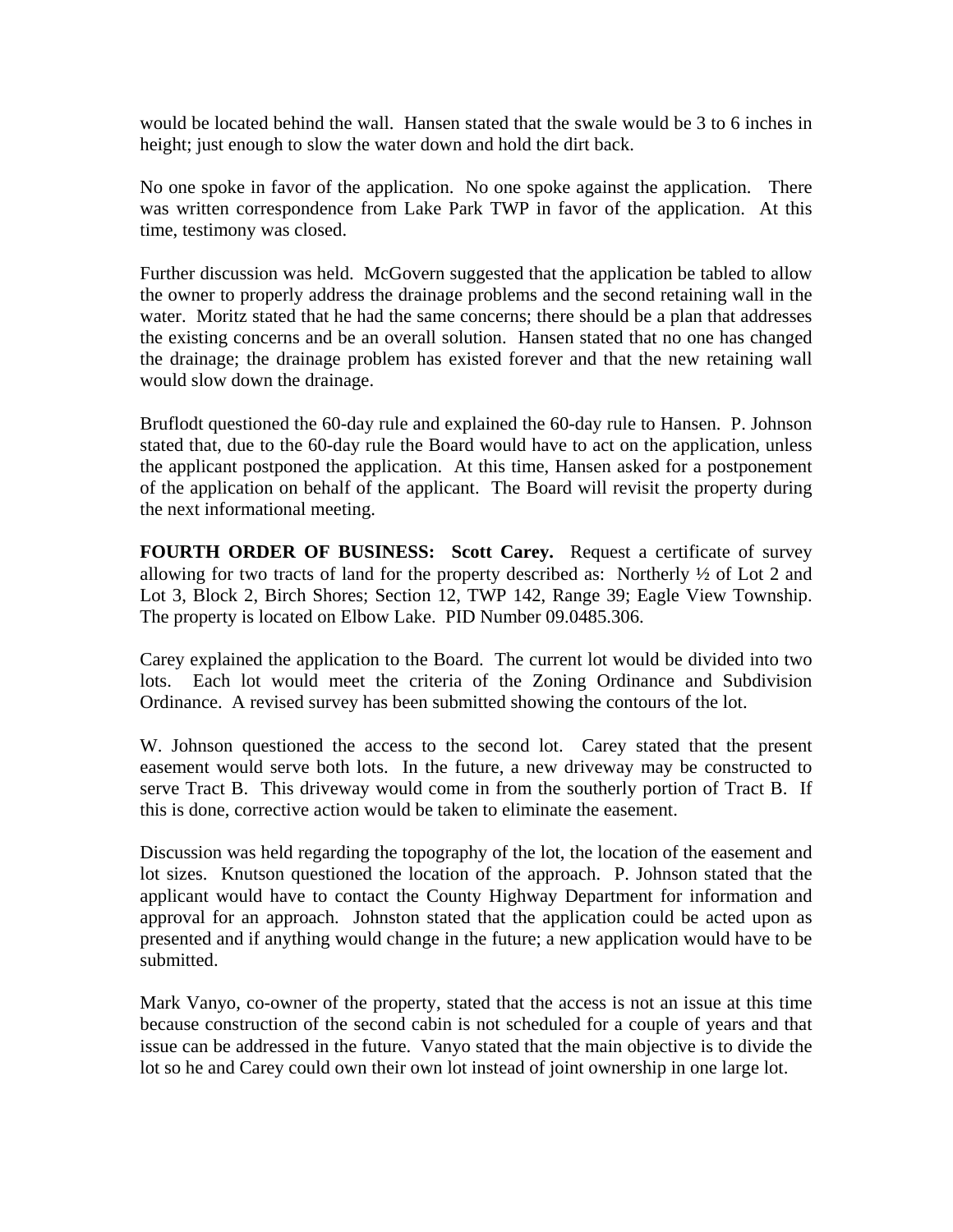Moritz questioned the setback of the existing cabin and how much the cabin encroaches into the required setback. Carey stated that the existing cabin encroaches into the required setback approximately three feet. Johnston questioned if the existing easement is a recorded easement. Carey stated that the existing easement is recorded.

No one spoke in favor of the application. No one spoke against the application. Written correspondence was received from George and Carol Engstrom, opposed to the application. At this time, testimony was closed.

Further discussion was held regarding the lot size, topography, lot access and location.

**Motion:** Thorkildson made a motion to approve the certificate of survey to allow one tract of land to be subdivided into two tracts of land based on the fact that the survey meets the criteria of the Zoning Ordinance and Subdivision Ordinance. W. Johnson second. Johnston questioned if the all criteria was met except for the infringement of the existing cabin. P. Johnson stated that the survey did meet the all criteria of the Ordinance and Subdivision Ordinance. All in favor. Motion carried.

**FIFITH ORDER OF BUSINESS: George Wynn**. Request a change of zone from agricultural to high density residential and a conditional use permit to allow a multi-unit residential development consisting of five units for the property described as: Part of Govt Lot 6; Section 5, TWP 138, Range 42; Lake Eunice Township. The property is located on Leif Lake. PID Number 17.0052.000.

Scott Walz, Meadowland Surveying, explained the application to the Board on behalf of the developer, George Wynn. Walz stated that the bay area is marginal shoreland. The area could be developed into 5 traditional lots, but with the marginal shoreline, a planned unit development would allow the development and preserve the bay area. The proposal is for five dwelling units, five storage units, and development of 200 feet of lakeshore for a common docking area. After further review of the plan, the unit location may be switched (the 4 plex being on the northerly portion of the lot and the single home on the southerly portion).

No one spoke in favor of the application. Speaking in opposition to the application were: Gary Munn, Pam Stevenson, and Chris Pierce. All were concerned about the bay and number of units.

P. Johnson explained that the maximum number of units for this project would be five units. P. Johnson further explained that the project was reviewed by the Technical Review Panel. This panel consists of Soil and Water Conservation, Department of Natural Resources, COLA and other agencies. The property is not suitable for the traditional lot/block subdivision and the Technical Panel recommended the multi-unit development to preserve the marginal lakeshore. There would be one area for common use of the lake, one dock with five boat slips; which would be located on the lake, not in the bay area.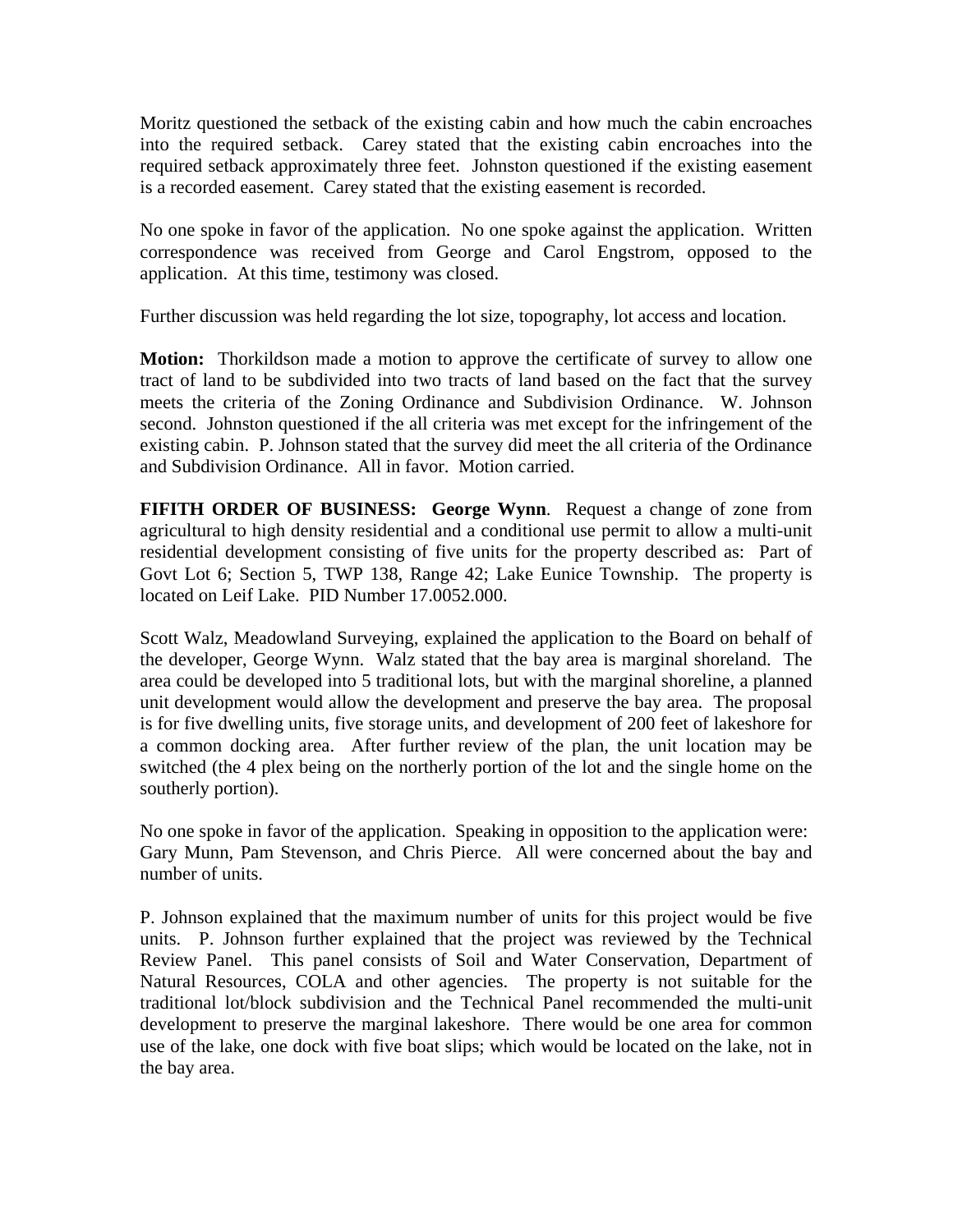Knutson questioned if the access area could be limited. P. Johnson stated that the Ordinance allows 200 feet of lakeshore development, but the Planning Commission could limit this area.

There was no written correspondence either for or against the application. At this time, testimony was closed.

Further discussion was held. Lien felt that there was only 100 feet of suitable shoreline that could be developed as the common access. Johnston questioned if there was room to switch the location of the units. Walz stated that the units may have to be re-designed to fit, but there is adequate space. Johnston stated that he would like to see a revised plan before approval. Johnston also agreed with limited the common access to 100 feet. Moritz questioned if the common access would include boat launching. Walz stated that there would not be any boat loading or unloading; the owners would have to use the public access. Lien questioned if the project could be approved without knowing the exact location of the units. P. Johnson stated that the Zoning Ordinance would dictate the location of the structures; the Planning Commission would be setting the number of units.

**Motion:** Lien made a motion to approve the change of zone from agricultural to high density residential and approve a conditional use permit to allow a residential multi-unit development consisting of five units based on the fact that it does meet the criteria of the Zoning Ordinance with the stipulation that the common access area be limited to the most northerly 100 feet of the project. W. Johnson second. All in favor. Motion carried.

**SIXTH ORDER OF BUSINESS: Juergen Byers.** Requests a change of zone from agricultural to residential and a certificate of survey to allow three lots for the property described as: Pt Govt Lot 1 in 32/139/42 & Pt Govt Lot 2 in 5/138/42; Sections 32 &5; TWP 139, Range 42; Audubon Township. PID Number 02.0221.000.

Scott Walz, Meadowland Surveying, explained the application to the Board. The proposal is for three non-riparian lots with no lake access. The lots would be for singlefamily development. Each of the lots is large, meeting the criteria of the Ordinance and Subdivision Ordinance.

No one spoke in favor of the application. Speaking in opposition to the application were Joe Upton and Clinton Ambers. There was no written correspondence either for or against the application. At this time, testimony was closed.

Further discussion was held regarding the lot size, location, wetlands and drainage. Knutson questioned the drainage. Walz stated that the wetlands have been shown on the survey. Walz also stated that the topography is higher in elevation on the north portion of the property than the south portion of the property.

Johnston stated that members of the Board was at the property, but did not walk the property. W. Johnson stated that the lots are large lots and the wetlands have been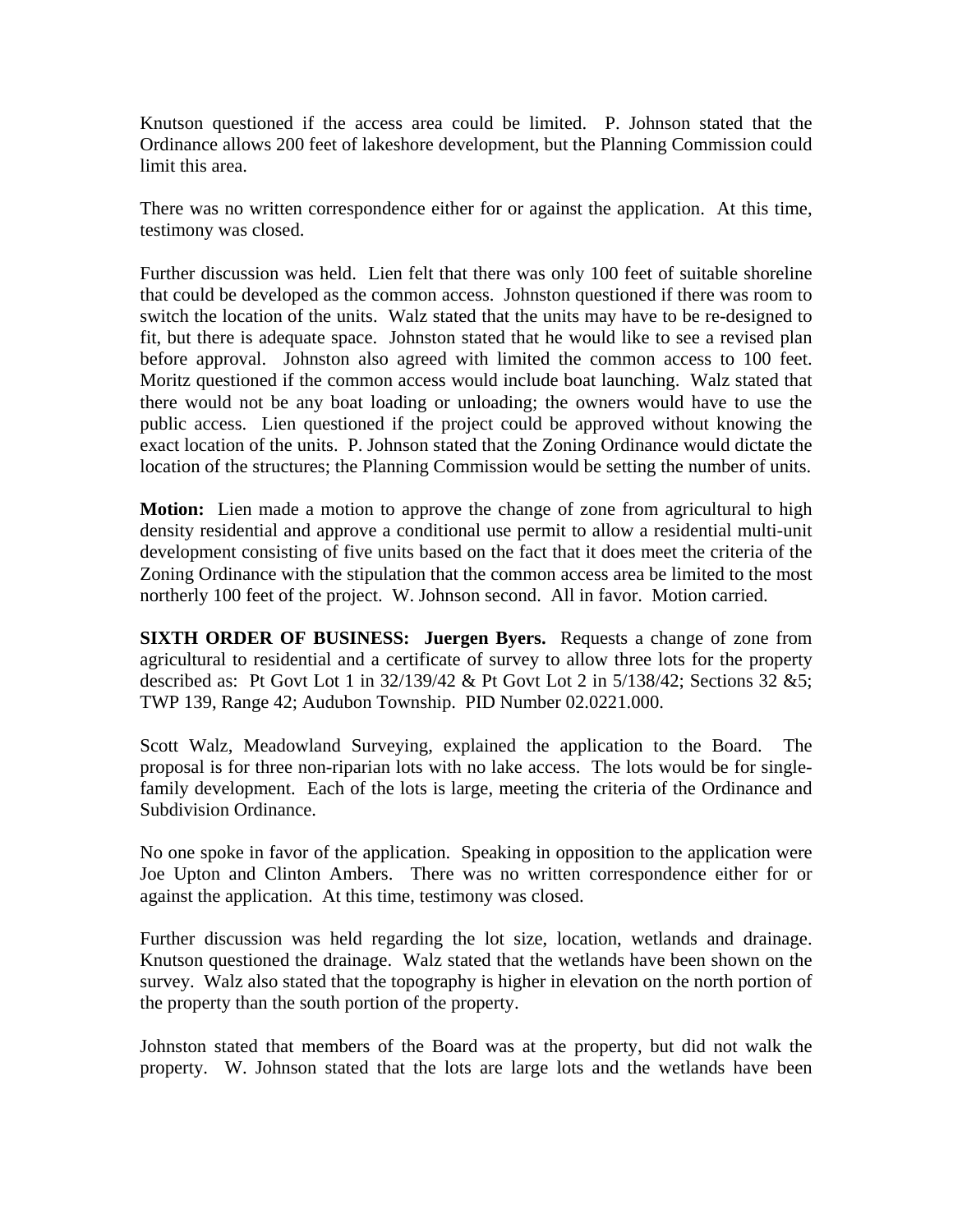indicated on the survey. Knutson stated that the buildable area is wooded and that the wetlands could be seen from the road.

Alice Byers stated that the large wetland is not located within this project. The large wetland is a catch basin for all the developments in the area. The Township not installing correctly sized culverts created the drainage concerns. Hardwoods are growing on the property and hardwoods do not grow in wet conditions.

Further discussion was held regarding the wetlands, topography, drainage and lot sizes. The 60-day rule was also discussed. P. Johnson stated that there is a water problem and cannot answer what the Township has done with the water and drainage but the Ordinance states that land owners cannot intentionally drain their water toward the wetland, the property owners must maintain their run off on their own property. Johnston stated that the Board could walk the property during the next informational meeting.

Alice Beyers requested a postponement of the application.

**SEVENTH ORDER OF BUSINESS: Jason Benson.** Request approval of a preliminary plat consisting of 14 lots for the property described as: NW ¼ NE ¼ of Section 31; SW ¼ SE ¼ of Section 30 lying S of the Road; Section 31; TWP 138, Range 42; Lake Eunice Township. PID Numbers 17.0368.003, 17.0368.009, 17.0354.006, 17.0368.044.

Scott Walz, Meadowland Surveying, explained the application to the Board. The proposal is for 14 lots with all lots exceed 2.5 acres in size. The road would be constructed with a cul-de-sac, with a dedicated corridor for future expansion and future elimination of the cul-de-sac. This expansion corridor was at the request of the Township.

Johnston questioned if the power line easement was included in the useable area. Walz stated that the power line easement was excluded on all lots except Lot 1.

No one spoke in favor. No one spoke against the application. There was written correspondence from David Kaldahl in favor of the application. At this time, testimony was closed.

Further discussion was held regarding lot size, location and topography.

**Motion:** Moritz made a motion to approve the preliminary plat consisting of 14 lots based on the fact that the preliminary plat meets the criteria of the Zoning Ordinance and Subdivision Ordinance. Knutson second. All in favor. Motion carried.

**EIGHTH ORDER OF BUSINESS: Gary Kittelson.** Request a change of zone from agricultural to residential and approval of a preliminary plat consisting of 9 lots for the property described as: N 660 feet of SE ¼ of NE ¼ Section 1, TWP 139, Range 36; Green Valley Township. PID Number 13.0005.011.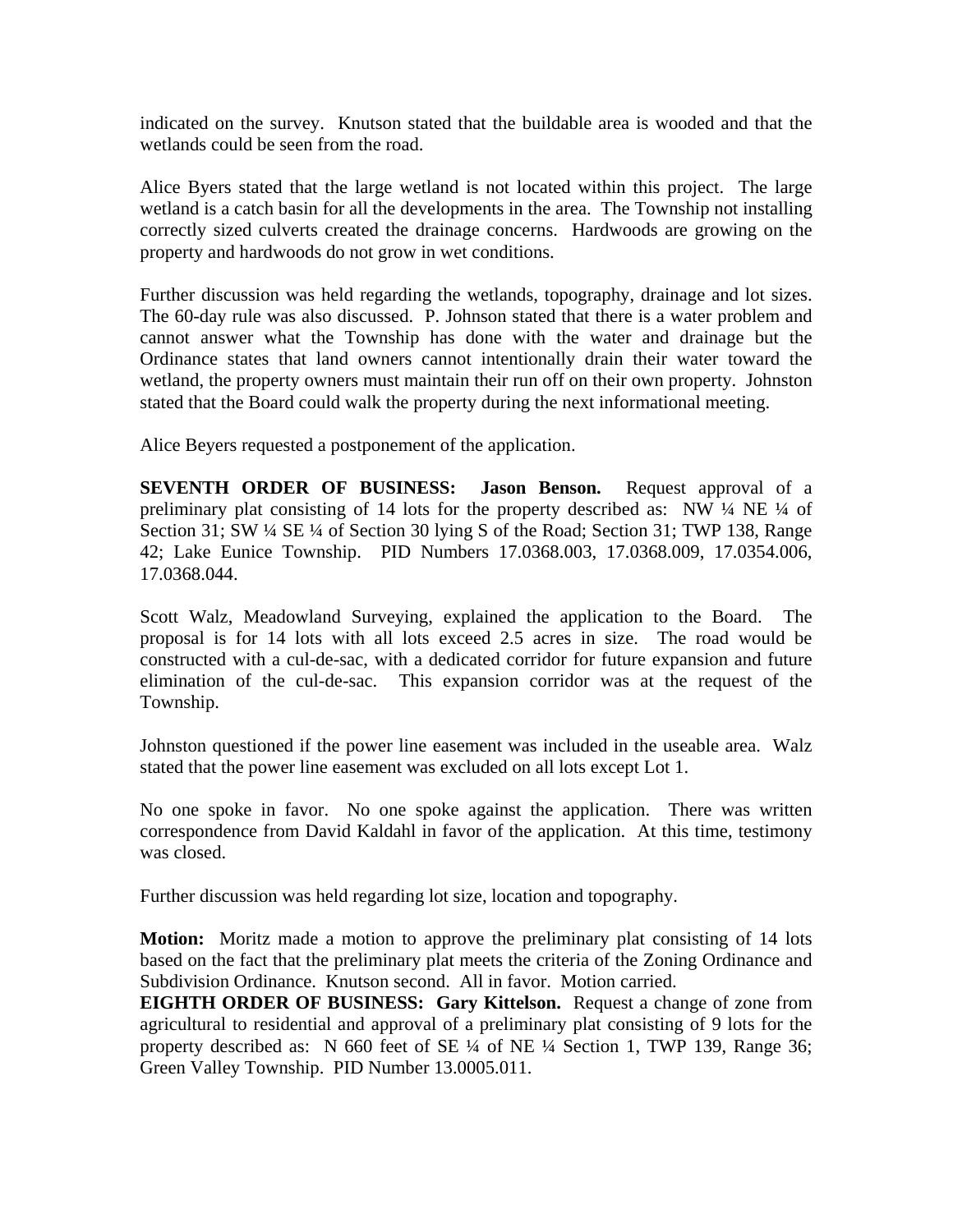Steve Langlie, Anderson Land Surveying, explained the application to the Board. The proposal is for 9 lots. 8 of the lots do not have river access. One lot does border the river, but because of the wetlands does not have access to the river. The road would be built to a Class B road with a cul-de-sac. A new approach would be constructed into the Potlatch property. Once the new approach is constructed to Class B specifications, the existing approach off the County road will be removed.

W. Johnson questioned the retention pond. Langlie stated that the pond would catch run off and filter the run off.

No one spoke in favor of the application. Bert Hill, Green Valley Township Supervisor, stated that the developer has not been in contact with the Township and the Township was unaware of any type of development until they received notice from the County.

Knutson questioned if it was a requirement of the County that the developers were to meet with the Township. P. Johnson stated that is a recommendation but not a requirement.

Langlie stated that he had spoken with Skoog, another Township Supervisor. Langlie stated that Skoog stated that the Township required a Class B road. Langlie stated that he made the attempt to contact the Township and maybe it should be written into the Ordinance as a requirement.

Kathy Froehlich, Burlington Township, made the comment that their Township acts as a whole, not a single supervisor making a decision for the entire Board and that discussion with one supervisor is not the action of the entire board.

Written correspondence was received from Paul & Catherine Neumayer and Cindy Keen in opposition to the application. At this time, testimony was closed.

Further discussion was held. Knutson questioned what stance the Township has on the project. Hills stated that the Township has no objection to development; but the Township has found that the developer comes in develops and runs after the development is finished, leaving the Township with the maintenance and expense of the road. Hill stated that the Township should be involved with the project from the beginning.

Lien stated that this was a nice area for development. Bruflodt questioned why there were three smaller lots rather than having all the lots 2.5 acres or greater in size. Langlie stated that the developers wanted various sizes for better marketability. Lien stated that the project does meet the criteria of the Ordinance and Subdivision Ordinance and that the lots are suitable; without suitability issues there are no reasons to deny the application.

**Motion:** Lien made a motion to approve the Change of Zone from agricultural to residential and approve the preliminary plat consisting of nine lots based on the fact that